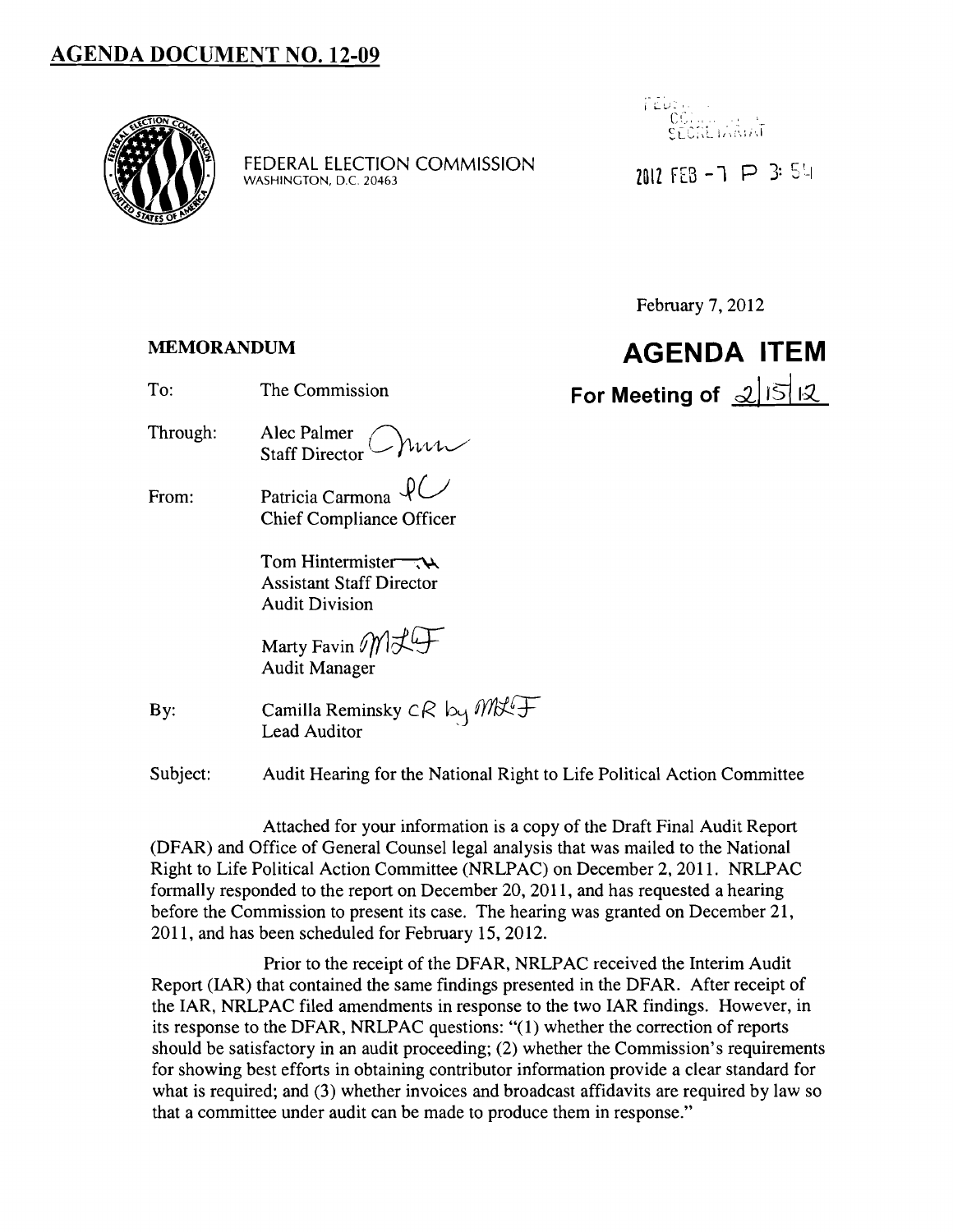In its response to the DFAR regarding the Misstatement of Financial Activity finding, Committee counsel (Counsel) noted that the Committee had filed the corrected reports as recommended in the IAR. The Audit staff noted that amendments were filed for the audit period that materially corrected the errors, and this action was acknowledged in the DFAR. The only part of the recommendation the Committee did not address, to date, was to revise the beginning cash balance on the most recently filed report, if necessary.

Regarding the Disclosure of Occupation and Name of Employer finding, Counsel stated that the Committee complied with "all legal requirements concerning the exercise of best efforts." Pursuant to 11 CFR 104.7(b), a treasurer establishes "best efforts" by ensuring (1) that all solicitations request the contributor's full name, address, occupation and name of employer, and that this information is required by law, (2) within 30 days of receipt of a contribution, an attempt is made to obtain the missing information, and (3) that the treasurer report any additional information received that had not been initially provided by the contributor. In its response to the IAR, the Committee filed amendments to disclose additional occupation and name of employer information that was present in the Committee's records prior to the audit. By filing these amendments, NRLPAC complied with the third prong of the best efforts requirements. This corrective action was noted in the DFAR.

Counsel also expressed concern about the scope limitation. In the "Limitations" section of the DFAR, the Audit staff stated that the Committee **met** the minimum requirements for recordkeeping; therefore, no recordkeeping finding resulted from our review. The Audit staff notes that when following Generally Accepted Auditing Standards, "[s]ufficient competent evidential matter is to be obtained ... to afford a reasonable basis for an opinion..." Also, "[t]he report shall contain either an expression of opinion ... or an assertion to the effect that an opinion cannot be expressed. When an overall opinion cannot be expressed, the reasons therefor should be stated." (AU Section 150.02). Since the Audit staff is required to follow Generally Accepted Auditing Standards, the purpose for including the scope limitation is to explain that the Audit staff was unable to express an opinion on the Committee's timely filing of Independent Expenditures and disclosure of debts due to the lack of invoices and broadcast affidavits.

Documents related to this audit report can also be viewed in Voting Ballot Matters. Should you have any questions, please contact Camilla Reminsky or Marty Favin at 694-1200.

Attachments: -Draft Final Audit Report -Office of General Counsel Legal Analysis of Draft Final Audit Report -NRLPAC Response to the Draft Final Audit Report/Request for Hearing

cc: Office of General Counsel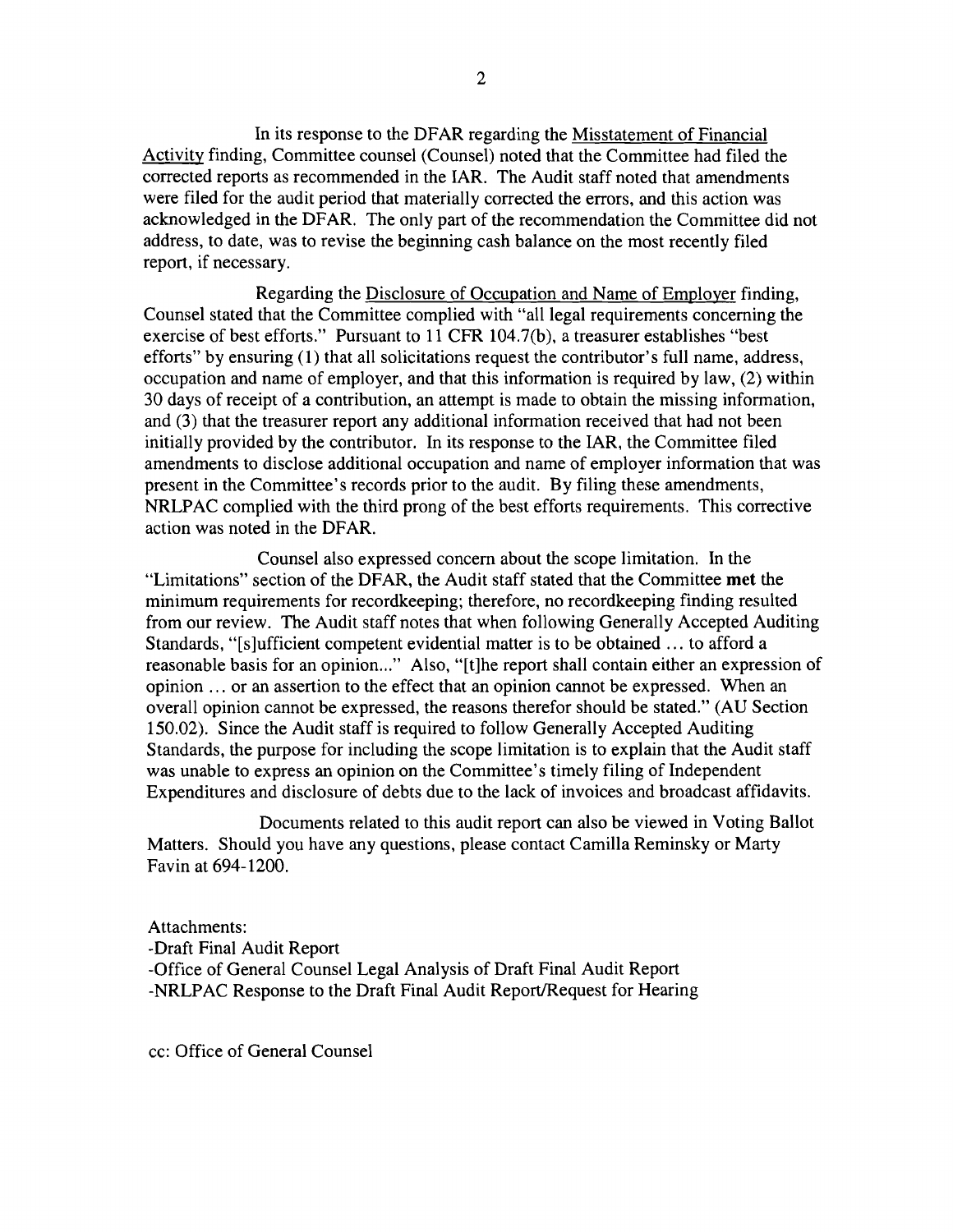

## **Draft Final Audit Report of the Audit Division on the National Right to Life Political Action Committee**

January 1, 2007 - December 31, 2008

## **Why the Audit Was Done**

Federal law permits the Commission to conduct audits and field investigations of any political committee that is required to file reports under the Federal Election Campaign Act (the Act). The Commission generally conducts such audits when a committee appears not to have met the threshold requirements for substantial compliance with the Act.<sup>1</sup> The audit determines whether the committee complied with the limitations, prohibitions and disclosure requirements of the Act.

## **Future Action**

The Commission may initiate an enforcement action, at a later time, with respect to any of the matters discussed in this report.

## **About the Committee** (p. 2)

The National Right to Life Political Action Committee is a separate segregated fund of the National Right to Life Committee and is headquartered in Washington, DC. For more information, see the chart on the Committee Organization, p. 2.

### **Financial Activity** (p. 2)

|           | <b>Receipts</b>                          |             |
|-----------|------------------------------------------|-------------|
|           | From Individuals                         | \$3,662,627 |
| $\Omega$  | <b>From Other Political Committees</b>   | 9,850       |
| $\circ$   | <b>Offsets to Operating Expenditures</b> | 4,051       |
|           | <b>Total Receipts</b>                    | \$3,676,528 |
| $\bullet$ | <b>Disbursements</b>                     |             |
| o         | <b>Operating Expenditures</b>            | \$567,680   |
| O         | <b>Independent Expenditures</b>          | 2,804,925   |
|           | <b>Contributions to Other Committees</b> | 13,750      |
|           | <b>Total Disbursements</b>               | \$3,386,355 |

### **Findings and Recommendations** (p. 3)

- Misstatement of Financial Activity (Finding 1)
- Disclosure of Occupation and Name of Employer (Finding 2)

 $1$  2 U.S.C. §438(b).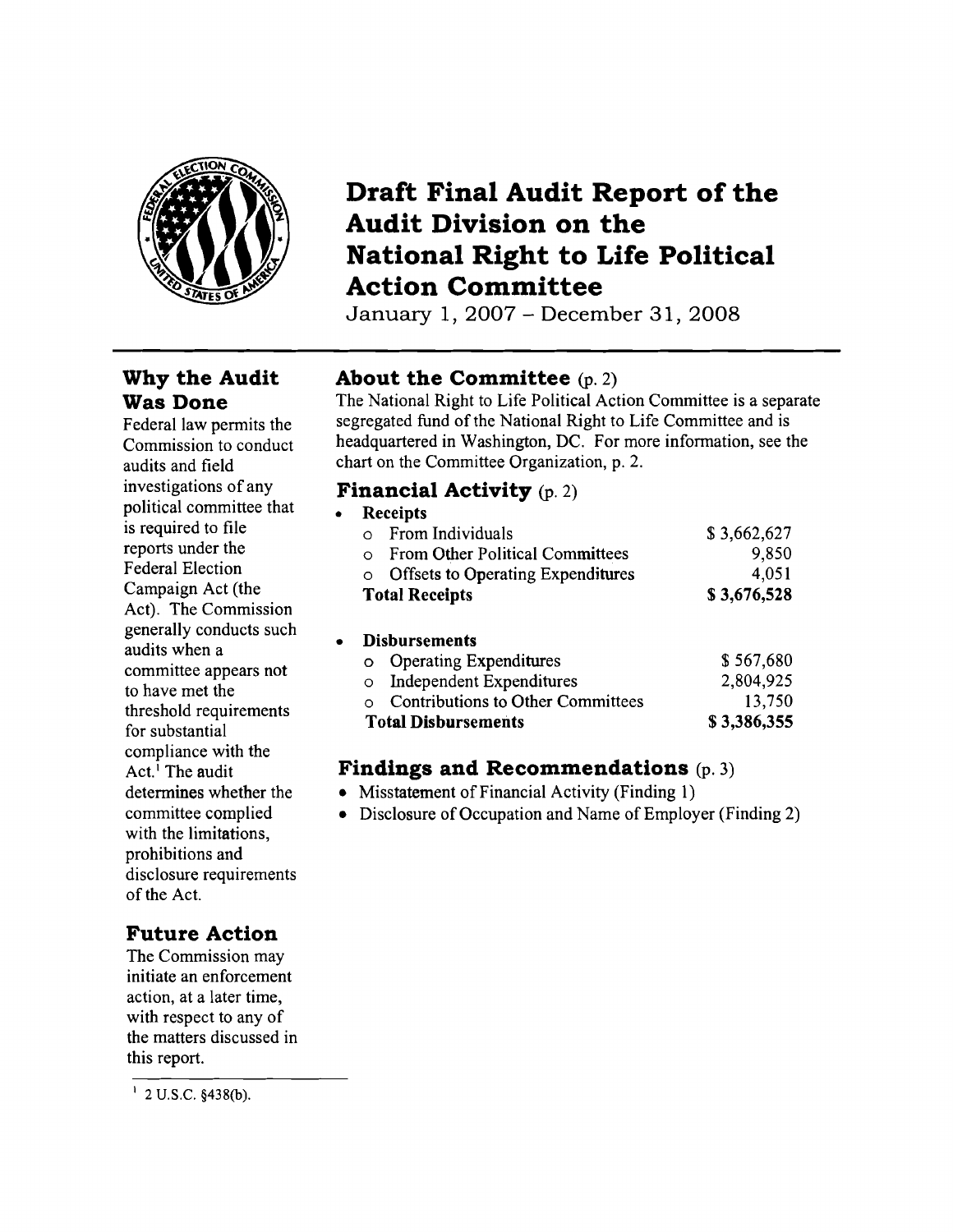# **Draft Final Audit Report of the Audit Division on the National Right to Life Political Action Committee**

January 1,2007 - December 31,2008

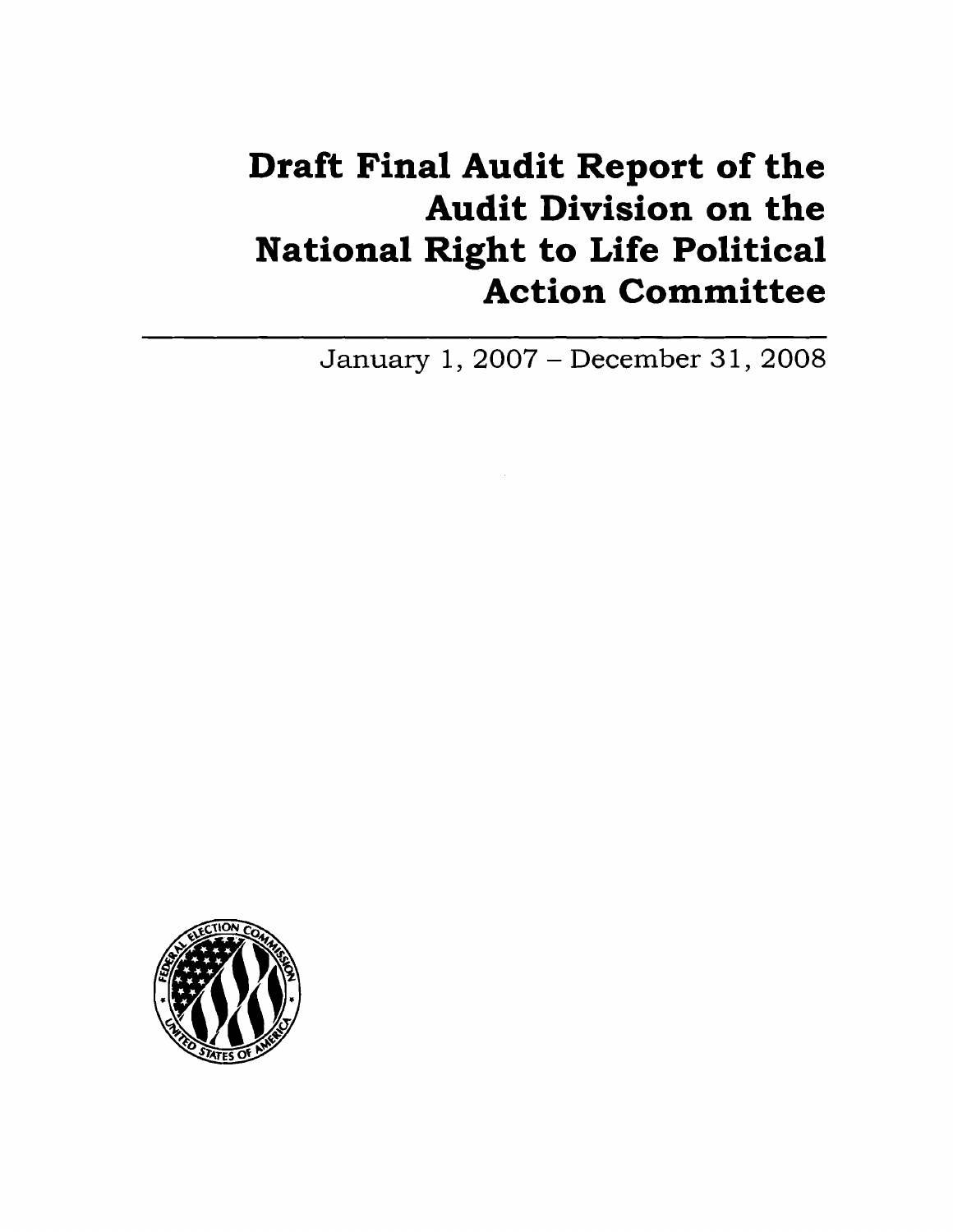## **Table of Contents**

|                                                          | Page |
|----------------------------------------------------------|------|
| Part I. Background                                       |      |
| <b>Authority for Audit</b>                               |      |
| Scope of Audit                                           |      |
| Limitations                                              |      |
| Part II. Overview of Committee                           |      |
| Committee Organization                                   |      |
| Overview of Financial Activity                           | 2    |
| Part III. Summaries                                      |      |
| <b>Findings and Recommendations</b>                      | 3    |
| Part IV. Findings and Recommendations                    |      |
| Finding 1. Misstatement of Financial Activity            | 4    |
| Finding 2. Disclosure of Occupation and Name of Employer | 7    |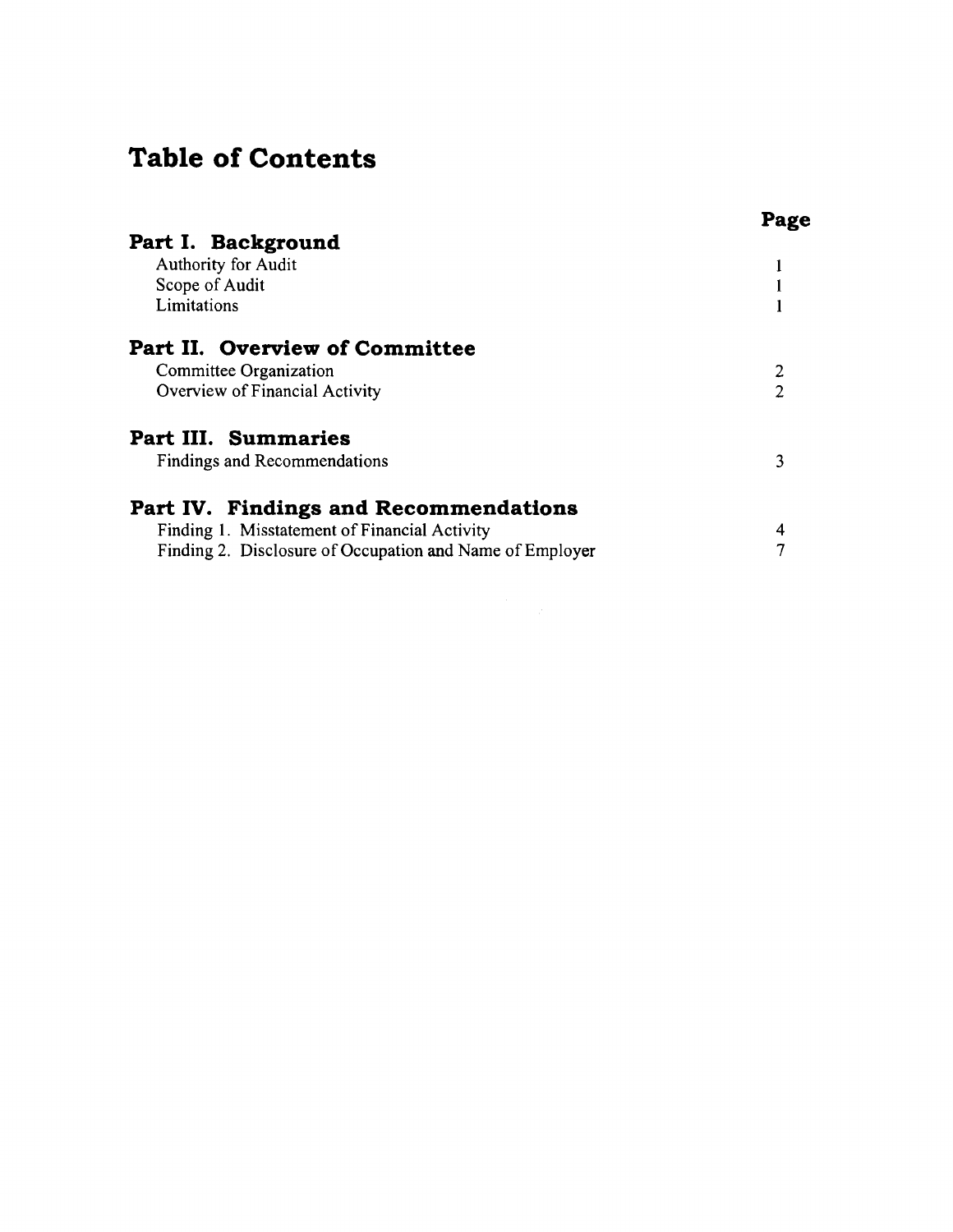# **Part I Background**

## **Authority for Audit**

This report is based on an audit of the National Right to Life Political Action Committee (NRL PAC), undertaken by the Audit Division of the Federal Election Commission (the Commission) in accordance with the Federal Election Campaign Act of 1971, as amended (the Act). The Audit Division conducted the audit pursuant to 2 U.S.c. §438(b), which permits the Commission to conduct audits and field investigations of any political committee that is required to file a report under 2 U.S.c. §434. Prior to conducting any audit under this subsection, the Commission must perform an internal review of reports filed by selected committees to determine if the reports filed by a particular committee meet the threshold requirements for substantial compliance with the Act. 2 U.S.C. §438(b).

### **Scope of Audit**

Following Commission-approved procedures, the Audit staff evaluated various risk factors and, as a result, this audit examined:

- 1. the disclosure of disbursements, debts and obligations;
- 2. the disclosure of individual contributors' occupation and name of employer;
- 3. the consistency between reported figures and bank records;
- 4. the completeness of records; and
- 5. other committee operations necessary to the review.

### **Limitations**

In maintaining its disbursement records, NRL PAC satisfied the minimum recordkeeping requirements of 11 CFR §102.9. However, external documentation, such as invoices and broadcast station affidavits, were not available for review. In order to determine whether or not debts and obligations were paid in a timely manner or should have been reported as debts, the Audit staff needed to see dated invoices. The invoice dates would indicate when the debt was incurred and whether it was required to be reported under 11 CFR §104.11.

Similarly, in order to determine if notices of independent expenditures were required to be filed under 11 CFR §104.4, the Audit staff needed to see invoices or broadcast station affidavits that contained the dates of dissemination of these independent expenditures. Without the proper documentation disclosing those dates of dissemination, the Audit staff was unable to ensure that all notices of independent expenditure were filed timely.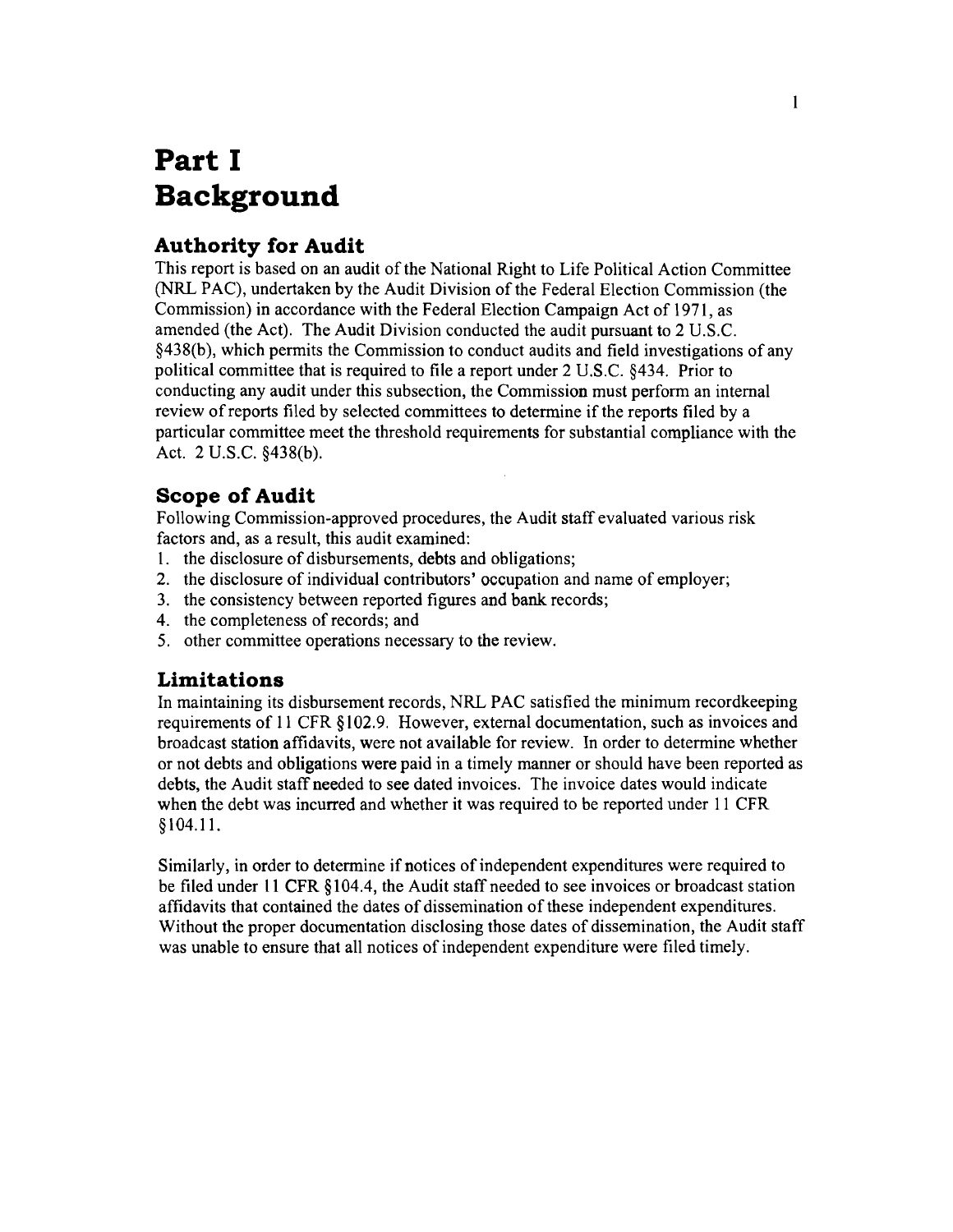# **Part II Overview of Committee**

# **Committee Organization**

| <b>Important Dates</b>                                                         |                                                                                                                                                                                 |
|--------------------------------------------------------------------------------|---------------------------------------------------------------------------------------------------------------------------------------------------------------------------------|
| Date of Registration                                                           | July 12, 1979                                                                                                                                                                   |
| <b>Audit Coverage</b>                                                          | January 1, 2007 - December 31, 2008                                                                                                                                             |
|                                                                                |                                                                                                                                                                                 |
| <b>Headquarters</b>                                                            | Washington, DC                                                                                                                                                                  |
| <b>Bank Information</b>                                                        |                                                                                                                                                                                 |
| <b>Bank Depositories</b>                                                       | One                                                                                                                                                                             |
| <b>Bank Accounts</b>                                                           | Two                                                                                                                                                                             |
| Treasurer                                                                      |                                                                                                                                                                                 |
| Treasurer When Audit Was Conducted<br>Treasurer During Period Covered by Audit | Carol Tobias (October 29, 2009 – June<br>9,2011)<br>Joseph M. Landrum (June 10, 2011 –<br>Present)<br>Amarie Natividad<br>(January 1, 2007 – September 3, 2008)<br>Carol Tobias |
|                                                                                | (September 4, 2008 – December 31,<br>2008)                                                                                                                                      |
| <b>Management Information</b>                                                  |                                                                                                                                                                                 |
| Attended FEC Campaign Finance Seminar                                          | Yes                                                                                                                                                                             |
| Who Handled Accounting and<br>Recordkeeping Tasks                              | Paid staff                                                                                                                                                                      |

## **Overview of Financial Activity (Audited Amounts)**

| Cash-on-hand @ January 1, 2007                      | \$481,805   |  |
|-----------------------------------------------------|-------------|--|
| <b>Receipts</b>                                     |             |  |
| From Individuals<br>$\circ$                         | \$3,662,627 |  |
| From Other Political Committees<br>$\circ$          | 9,850       |  |
| <b>Offsets to Operating Expenditures</b><br>$\circ$ | 4,051       |  |
| <b>Total Receipts</b>                               | \$3,676,528 |  |
|                                                     |             |  |
| <b>Disbursements</b>                                |             |  |
| <b>Operating Expenditures</b><br>$\circ$            | \$567,680   |  |
| <b>Independent Expenditures</b><br>$\circ$          | 2,804,925   |  |
| Contributions to Other Committees<br>$\circ$        | 13,750      |  |
| <b>Total Disbursements</b>                          | \$3,386,355 |  |
| Cash-on-hand @ December 31, 2008                    | \$771,978   |  |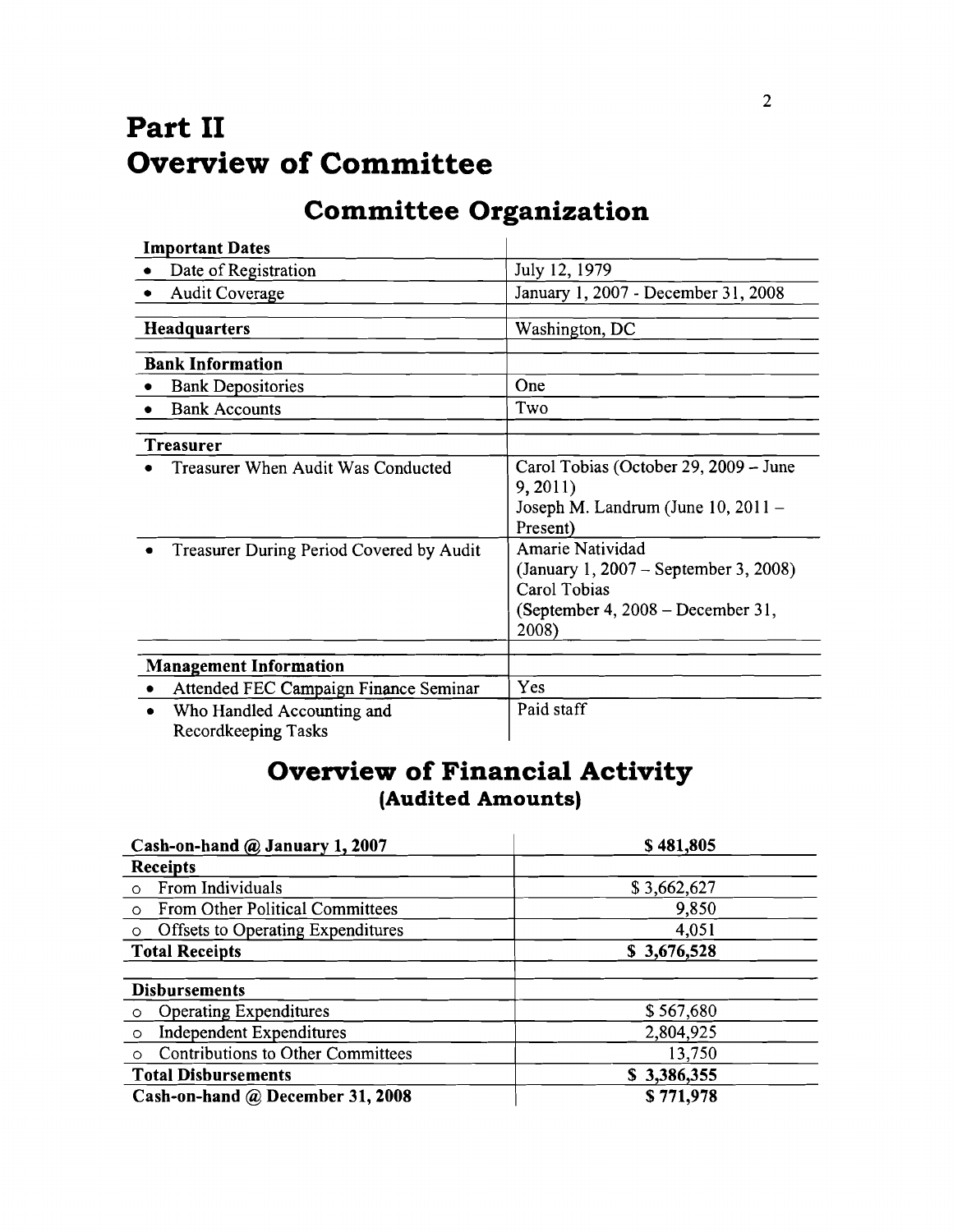## **Part III Summaries**

## **Findings and Recommendations**

## **Finding 1. Misstatement of Financial Activity**

During audit fieldwork, a comparison of NRL PAC's reported figures with bank records revealed a misstatement of receipts and cash-on-hand in 2007 and disbursements and cash-on-hand in 2008. In 2007, NRL PAC overstated beginning cash-on-hand by \$130,932, understated receipts by \$29,624 and overstated ending cash-on-hand by \$104,632. In 2008, NRL PAC overstated disbursements by \$1,437,635 and understated the ending cash-on-hand by \$1,300,378. In response to the Interim Audit Report recommendation, NRL PAC filed amended reports, properly disclosing 2007 and 2008 activity. The NRL PAC treasurer stated that NRL PAC would reconcile its most recently reported cash balance and amend its cash balance on the next disclosure report filed. .

In addition, the original reports filed by NRL PAC for 2007 and 2008 revealed an overstatement of disbursements in the amount of \$687,536. NRL PAC did not submit any additional information or written comments in response to the Interim Audit Report. (For more detail, see p. 4)

## **Finding 2. Disclosure of Occupation and Name of Employer**

During audit fieldwork, a review of contributions from individuals revealed that 1,044 contributions totaling \$146,115 lacked disclosure of the contributor's occupation and/or name of employer. In addition, NRL PAC did not document "best efforts" to obtain, maintain and submit information for most of these contributions. In response to the Interim Audit Report recommendation, NRL PAC filed amended reports disclosing additional information received from contributors. (For more detail, see p. 7)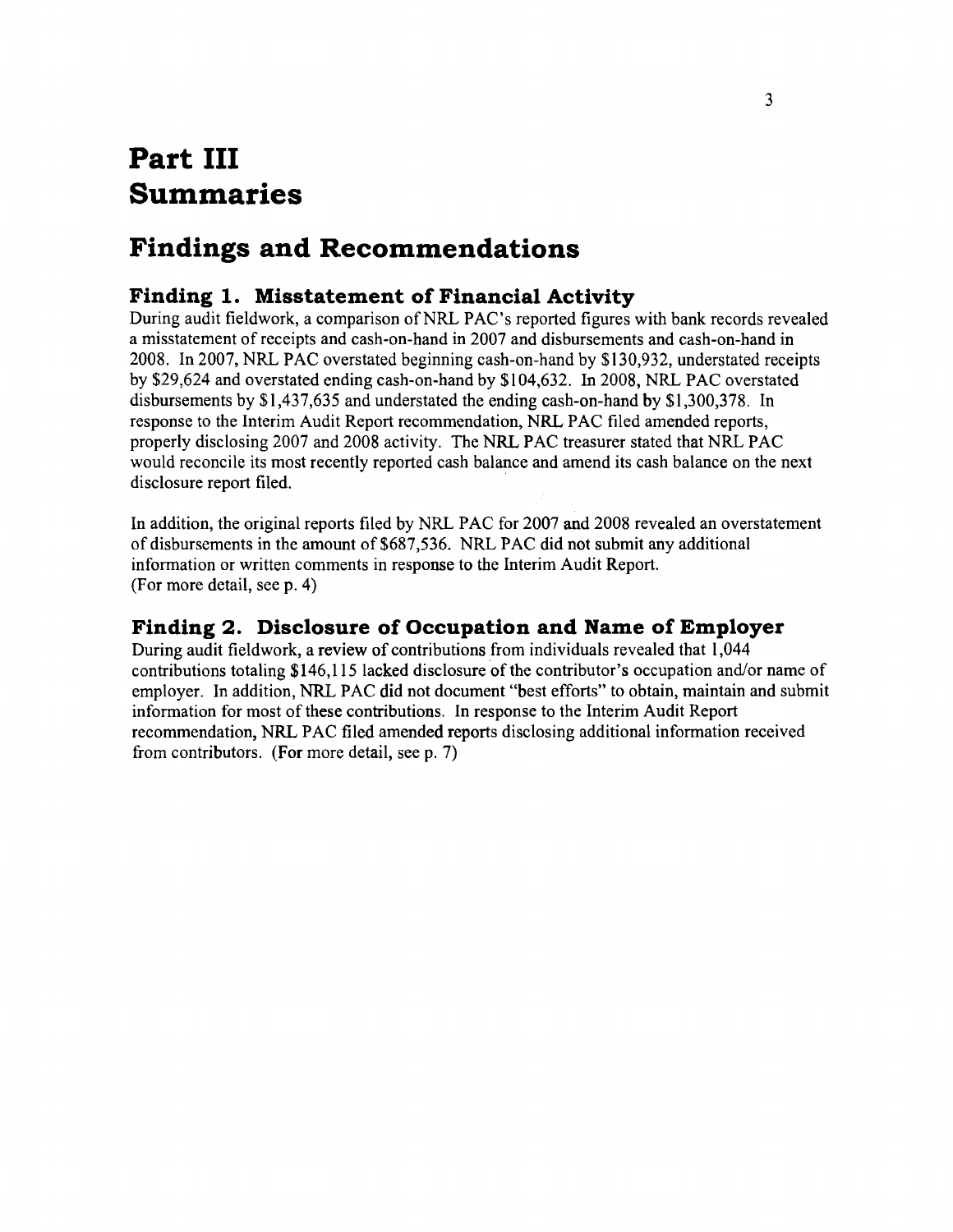## **Part IV Findings and Recommendations**

## **I Finding 1. Misstatement of Financial Activity**

### **Summary**

During audit fieldwork, a comparison of NRL PAC's reported figures with bank records revealed a misstatement of receipts and cash-on-hand in 2007 and disbursements and cash-on-hand in 2008. In 2007, NRL PAC overstated beginning cash-on-hand by \$130,932, understated receipts by \$29,624 and overstated ending cash-on-hand by \$104,632. In 2008, NRL PAC overstated disbursements by \$1,437,635 and understated the ending cash-on-hand by \$1,300,378. In response to the Interim Audit Report recommendation, NRL PAC filed amended reports, properly disclosing 2007 and 2008 activity. The NRL PAC treasurer stated that NRL PAC would reconcile its most recently reported cash balance and amend its cash balance on the next disclosure report filed.

In addition, the original reports filed by NRL PAC for 2007 and 2008 revealed an overstatement of disbursements in the amount of \$687,536. NRL PAC did not submit any additional information or written comments in response to the Interim Audit Report.

### **Legal Standard**

**Contents of Reports.** Each report must disclose:

- the amount of cash-on-hand at the beginning and end of the reporting period;
- $\bullet$  the total amount of receipts for the reporting period and for the calendar year;
- the total amount of disbursements for the reporting period and for the calendar year; and
- certain transactions that require itemization on Schedule A (Itemized Receipts), Schedule B (Itemized Disbursements) or Schedule E (Itemized Independent Expenditures). 2 U.S.C.  $§434(b)(1), (2), (3), (4)$  and (5).

### **Facts and Analysis**

#### A. **Misstatement of Activity on Amended Reports as Compared with Bank Records**

#### **1. Facts**

During audit fieldwork, The Audit staffreconciled reported activity with bank records for calendar years 2007 and 2008. The following charts outline the discrepancies for the beginning and ending cash balances, receipts and disbursements for each year. Succeeding paragraphs address the reasons for the misstatements, if known.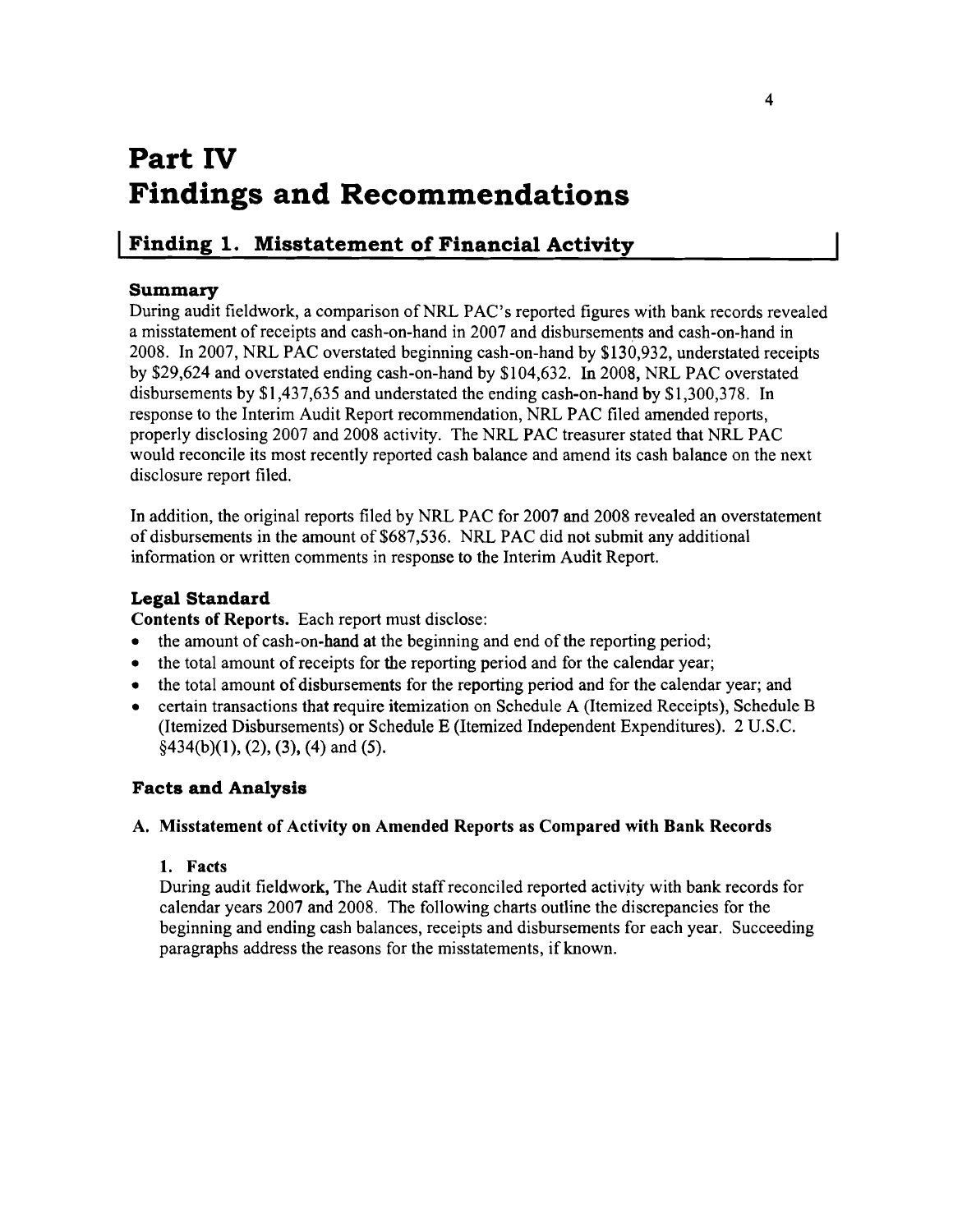| 2007 Activity                 |                 |                     |                    |
|-------------------------------|-----------------|---------------------|--------------------|
|                               | <b>Reported</b> | <b>Bank Records</b> | <b>Discrepancy</b> |
| <b>Beginning Cash Balance</b> | \$612,737       | \$481,805           | \$130,932          |
| @ January 1, 2007             |                 |                     | Overstated         |
| Receipts                      | \$53,518        | \$83,142            | \$29,624           |
|                               |                 |                     | Understated        |
| Disbursements                 | \$102,265       | \$105,589           | \$3,324            |
|                               |                 |                     | Understated        |
| <b>Ending Cash Balance</b>    | \$563,990       | \$459,358           | \$104,632          |
| @ December 31, 2007           |                 |                     | Overstated         |

The overstatement of the beginning cash-on-hand by \$130,932 likely resulted from prior period discrepancies.

The understatement of receipts resulted from the following:

| • Bank interest not reported                | \$14,771 |
|---------------------------------------------|----------|
| • Vendor refunds for radio ads not reported | 4.051    |
| • Unexplained difference                    | 10,802   |
| Understatement of receipts                  | \$29,624 |

The misstatements described above resulted in a \$104,632 overstatement of the ending cash-on-hand.

| 2008 Activity                 |                 |                     |                    |
|-------------------------------|-----------------|---------------------|--------------------|
|                               | <b>Reported</b> | <b>Bank Records</b> | <b>Discrepancy</b> |
| <b>Beginning Cash Balance</b> | \$563,990       | \$459,358           | \$104,632          |
| @ January 1, 2008             |                 |                     | Overstated         |
| Receipts                      | \$3,626,011     | \$3,593,386         | \$32.625           |
|                               |                 |                     | Overstated         |
| <b>Disbursements</b>          | \$4,718,401     | \$3,280,766         | \$1,437,635        |
|                               |                 |                     | Overstated         |
| <b>Ending Cash Balance</b>    | \$(528,400)     | \$771,978           | \$1,300,378        |
| @ December 31, 2008           |                 |                     | Understated        |

The overstatement of disbursements resulted from the following:

| Net overstatement of disbursements                | \$1,437,635 |
|---------------------------------------------------|-------------|
| • Unexplained difference                          | (14,692)    |
| • Over-reported disbursements                     | (80,357)    |
| • Disbursements to printing vendor reported twice | (1,526,656) |
| • Unreported disbursements                        | \$184,070   |

The duplicate reporting of \$1,526,656 in disbursements to the printing vendor was due to incorrect reporting of independent expenditures. NRL PAC paid for these independent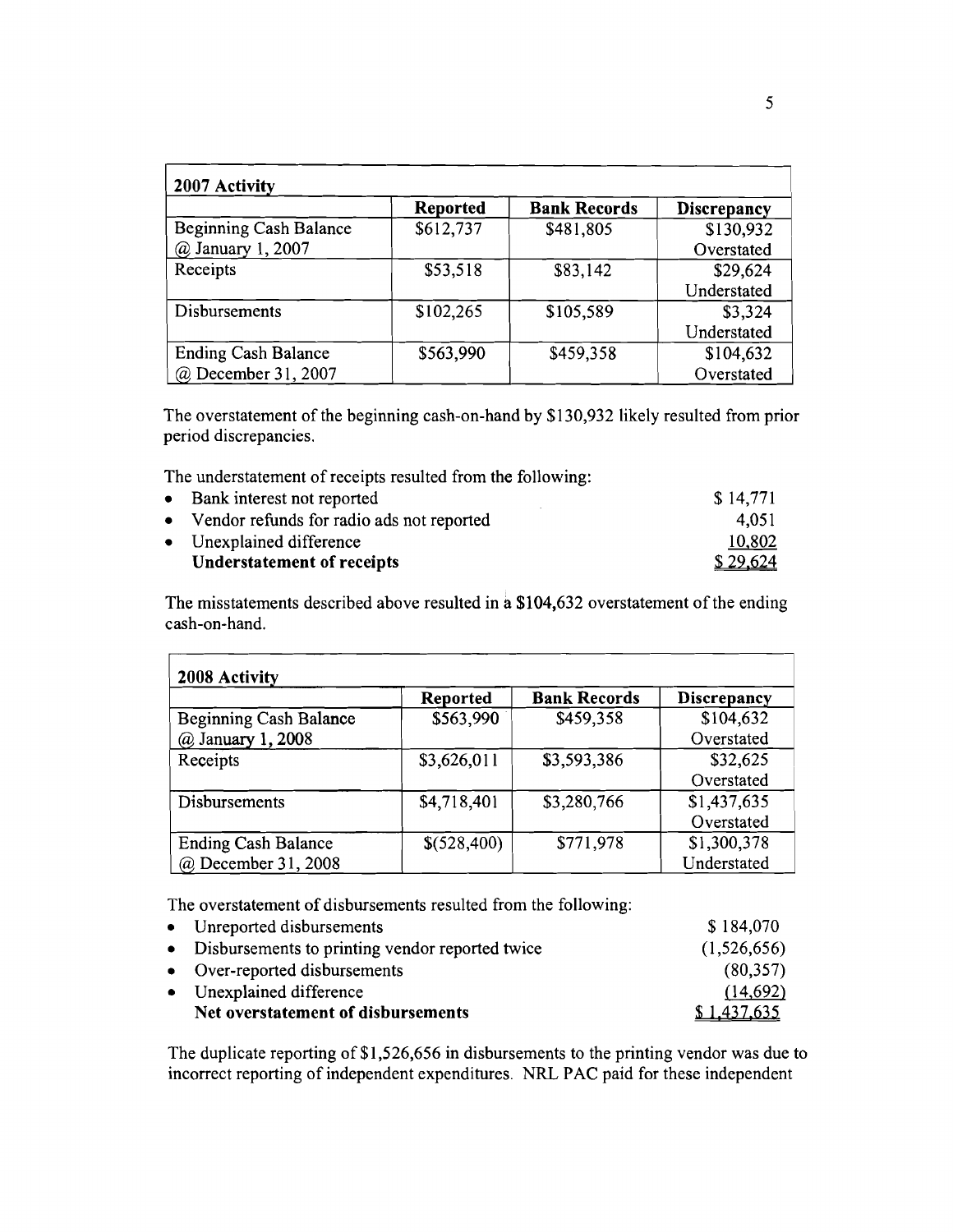expenditures in advance of the dissemination dates. NRL PAC should have reported these advance payments on Schedule B, Line 21b, as operating expenditures. Once the committee distributed the printed materials, it should have subtracted the amounts of these expenditures from Line 21b and reported them as independent expenditures on Schedule E. NRL PAC correctly reported these expenditures on Line 21b when the payments were made, then correctly disclosed the independent expenditures on Schedule E upon dissemination of the materials. However, NRL PAC failed to subtract the amount of the independent expenditures from Line 21b.

The misstatements described above resulted in a \$1,300,378 understatement of the ending cash-on-hand.

#### 2. Interim Audit Report & Audit Division Recommendation

The Audit staff discussed the misstatements for 2007 and 2008 with NRL PAC representatives during the exit conference and provided copies of relevant work papers detailing the misstatements. NRL PAC representatives stated that the committee would file the necessary amended reports. Amended reports filed by NRL PAC after the exit conference corrected some, but not all, of the misstatements.

The Interim Audit Report recommended that NRL PAC:

- amend its reports to correct the misstatements noted above;
- reconcile the cash balance on its most recent report to identify any subsequent discrepancies that could affect the recommended adjustments; and
- adjust cash as necessary on its most recent report, noting that the adjustment is the result of prior period adjustments.

#### 3. Committee Response to Interim Audit Report

NRL PAC filed amended 2007 and 2008 reports to properly disclose activity as recommended. In a subsequent communication with the current NRL PAC treasurer, he stated that the committee would reconcile the most recent cash balance and include the revised figure on the next report filed to comply with the recommendation.

### B. Misstatement of Activity Reported on Original Reports as Compared with Bank Records

#### 1. Facts

In addition to examining the most recent reports filed by NRL PAC prior to the audit, the Audit staff compared the original reports filed with the bank records and discovered a \$687,536 overstatement of disbursements in 2007 and 2008. This misstatement was largely due to the incorrect reporting of independent expenditures as noted above.

### 2. Interim Audit Report & Audit Division Recommendation

The Audit staff discussed the misstatements for 2007 and 2008 with NRL PAC representatives during the exit conference and provided copies of relevant work papers detailing the misstatements.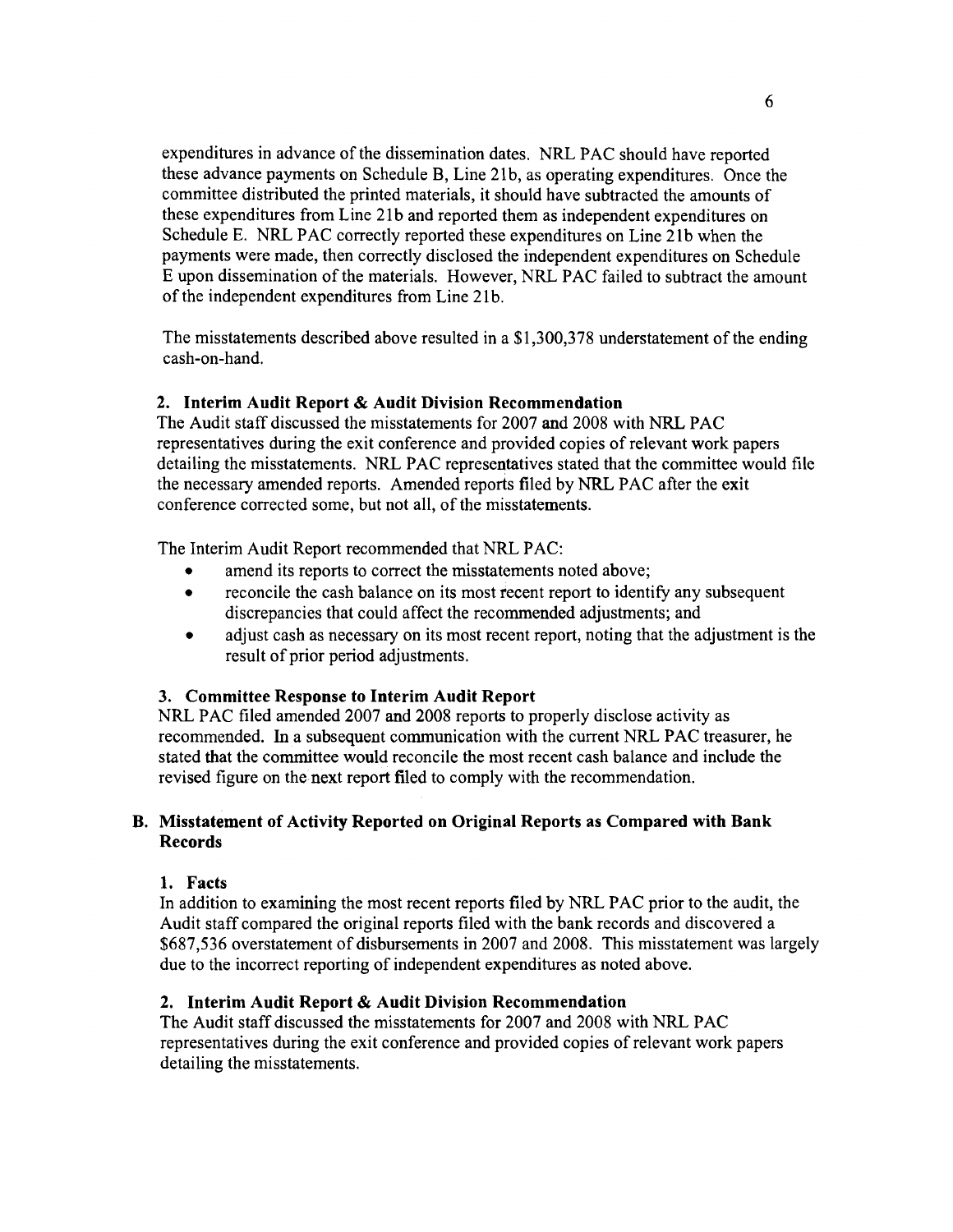The Interim Audit Report recommended that NRL PAC submit any additional information or written comments it considers relevant to the matter.

### 3. Committee Response to Interim Audit Report

NRL PAC did not submit any additional information or written comments regarding this matter.

## **I Finding 2. Disclosure of Occupation and Name of Employer**

### **Summary**

During audit fieldwork, a review of contributions from individuals revealed that 1,044 contributions totaling \$146,115 lacked disclosure of the contributor's occupation and/or name of employer. In addition, NRL PAC did not document "best efforts" to obtain, maintain and submit information for most of these contributions. In response to the Interim Audit Report recommendation, NRL PAC filed amended reports disclosing additional information received from contributors.

### **Legal Standard**

A. Disclosure of Receipts. For each itemized contribution, the committee must provide:

- the full name and address (including zip code) of the contributor or other source;
- the name of the contributor's employer (if the contributor is an individual);
- $\bullet$  the contributor's occupation (if the contributor is an individual);
- the election to which a contribution or loan was designated;
- the date of receipt;
- the amount; and
- the aggregate election cycle-to-date of all receipts (within the same category) from the same source. 11 CFR §§100.12 and 104.3(a)(4) and 2 U.S.C. §434(b)(3)(A).
- B. Best Efforts Ensures Compliance. When the treasurer of a political committee shows that the committee used best efforts (see below) to obtain, maintain and submit the information required by the Act, the committee's reports and records will be considered in compliance with the Act. 2 U.S.C. §432(i).
- C. Definition of Best Efforts. The treasurer and the committee will be considered to have used "best efforts" if the committee satisfied all of the following criteria:
	- All written solicitations for contributions included:
		- $\circ$  a clear request for the contributor's full name, mailing address, occupation, and name of employer; and
		- o the statement that such reporting is required by Federal law.
	- Within 30 days of receipt of the contribution, the treasurer made at least one effort to obtain the missing information, in either a written request or a documented oral request.
	- The treasurer reported any contributor information that, although not initially provided by the contributor, was obtained in a follow-up communication or contained in the committee's records or in prior reports that the committee filed during the same two-year election cycle. 11 CFR §104.7(b).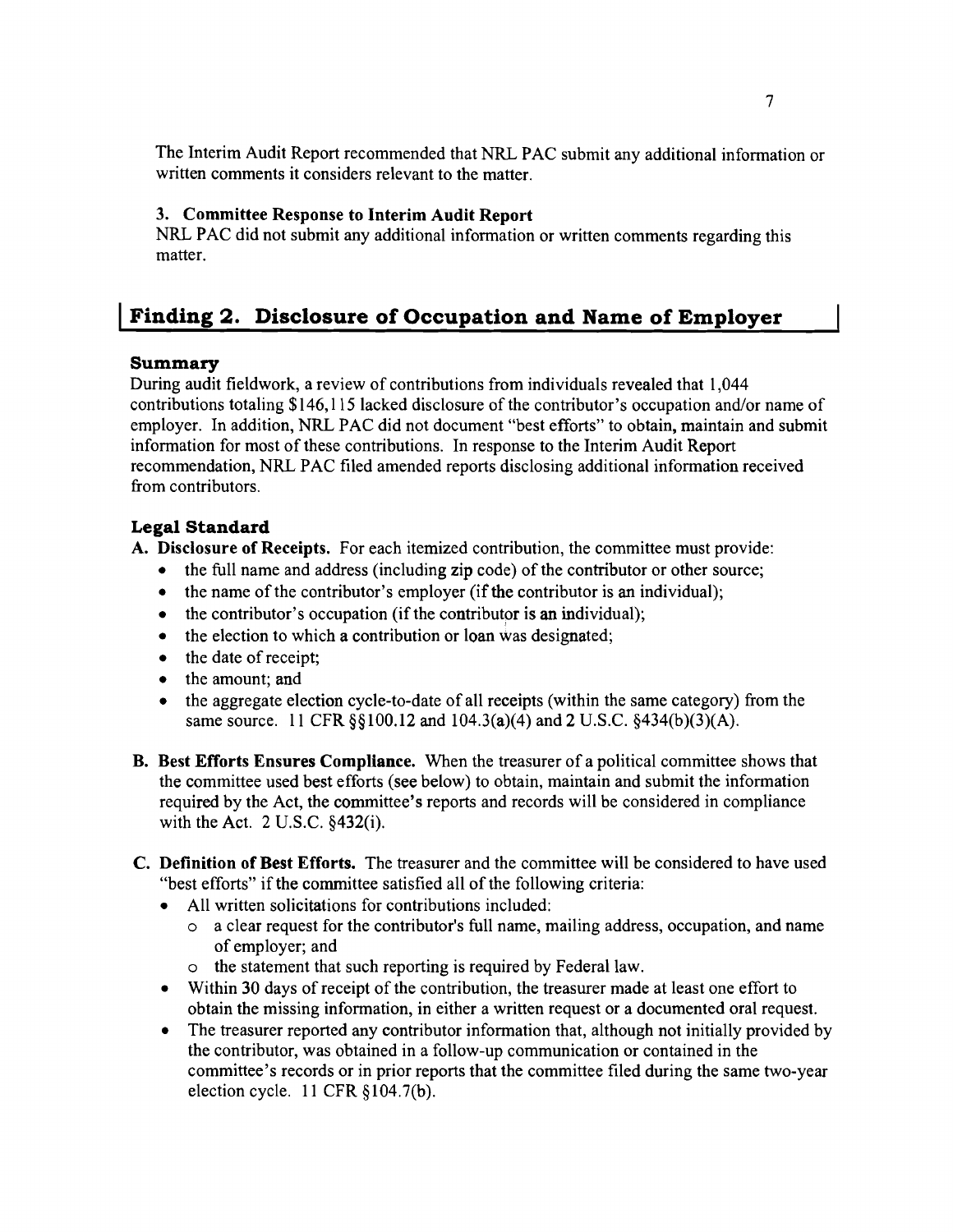### **Facts and Analysis**

#### A. Facts

A review of itemized contributions from individuals revealed that 1,044 contributions totaling \$145,615, or 29 percent, of the dollar value of individual contributions itemized by NRL PAC, lacked disclosure of the contributor's occupation and/or name of employer. NRL PAC disclosed most of these contributions with the notation "requested" or "Information Requested."

For 708 of these contributions totaling \$92,416, the committee provided no evidence that it had exercised "best efforts" to obtain, maintain and submit the information. This represents the majority of the individual contributions lacking the required information. For the remaining 336  $(1,044 - 708)$  contributions totaling \$53,699, NRL PAC obtained the required information. It did not, however, amend its reports to disclose the additional information.

#### B. Interim Audit Report & Audit Division Recommendation

The Audit staff presented this matter to NRL PAC representatives at the exit conference, along with the appropriate work papers. In response, NRL PAC counsel stated that appropriate amended reports would be filed. Amended reports filed by NRL PAC after the exit conference reduced the dollar value of errors to \$136,330, or 27 percent of the dollar value of individual contributions itemized by NRL PAC.

The Audit staff recommended that NRL PAC take the following actions:

- provide documentation that it exercised best efforts to obtain, maintain and submit the required contributor information; or
- make an effort to contact those individuals lacking the required contributor information and provide documentation of such efforts (such as copies of letters/emails to the contributors and/or phone logs); and
- • file amended Schedules A (Itemized Receipts) to disclose contributor information in NRL PAC's possession as well as contributor information obtained in response to this recommendation.

#### C. Committee Response to Interim Audit Report

In response, NRL PAC filed amended Schedules A that materially corrected the missing contributor information.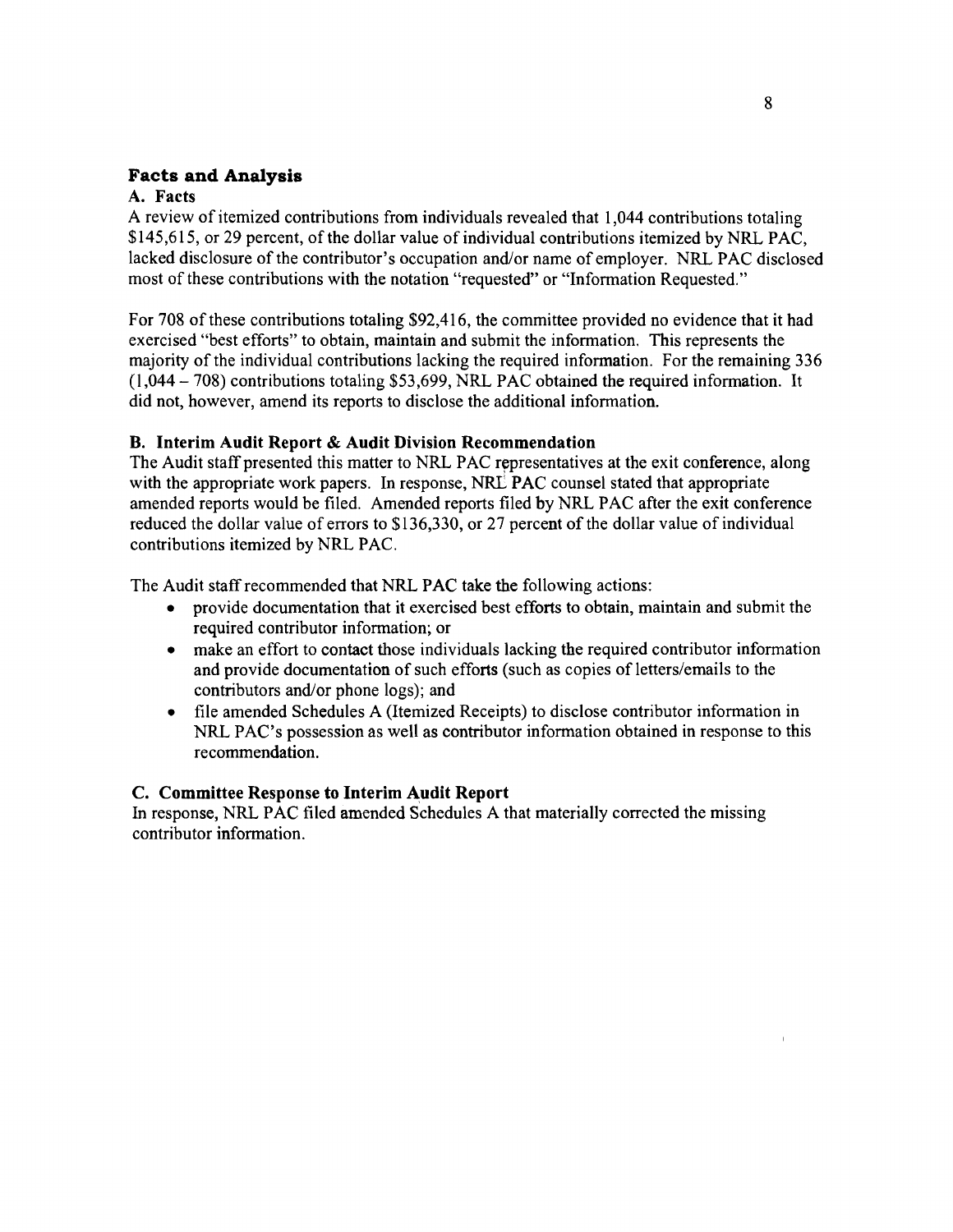

FEDERAL ELECTION COMMISSION WASHINGTON, D.C. 20463

November 10, 2011

)./ "

#### **MEMORANDUM**

TO: Patricia Carmona Chief Compliance Officer

> Tom Hintermister Acting Assistant Staff Director<br>Audit Division |

Audit Division<br>**FROM:** Christopher Hughey  $\mathcal{U}$ Deputy General Counsel

> Lawrence L. Calvert, Jr.<br>Associate General Counsel General Law and Advice

Lorenzo Holloway Assistant General Counsel Public Finance and Audit Advice

Margaret J. Forman  $i_1 h + i_2 h + k_3$ Attorney

**SUBJECT:** Draft Final Audit Report on the National Right to Life Political Action Committee (LRA 812)

The Audit Division has submitted for our review the Draft Final Audit Report ("DFAR") for the National Right to Live Political Action Committee. The DFAR has two findings: (1) Misstatement of Financial Activity; and (2) Disclosure of Occupation and Name of Employer. We agree with the Audit Division as to these findings; however, we discuss the scope limitation below. If you have any questions, please contact Margaret J. Forman, the attorney assigned to this audit.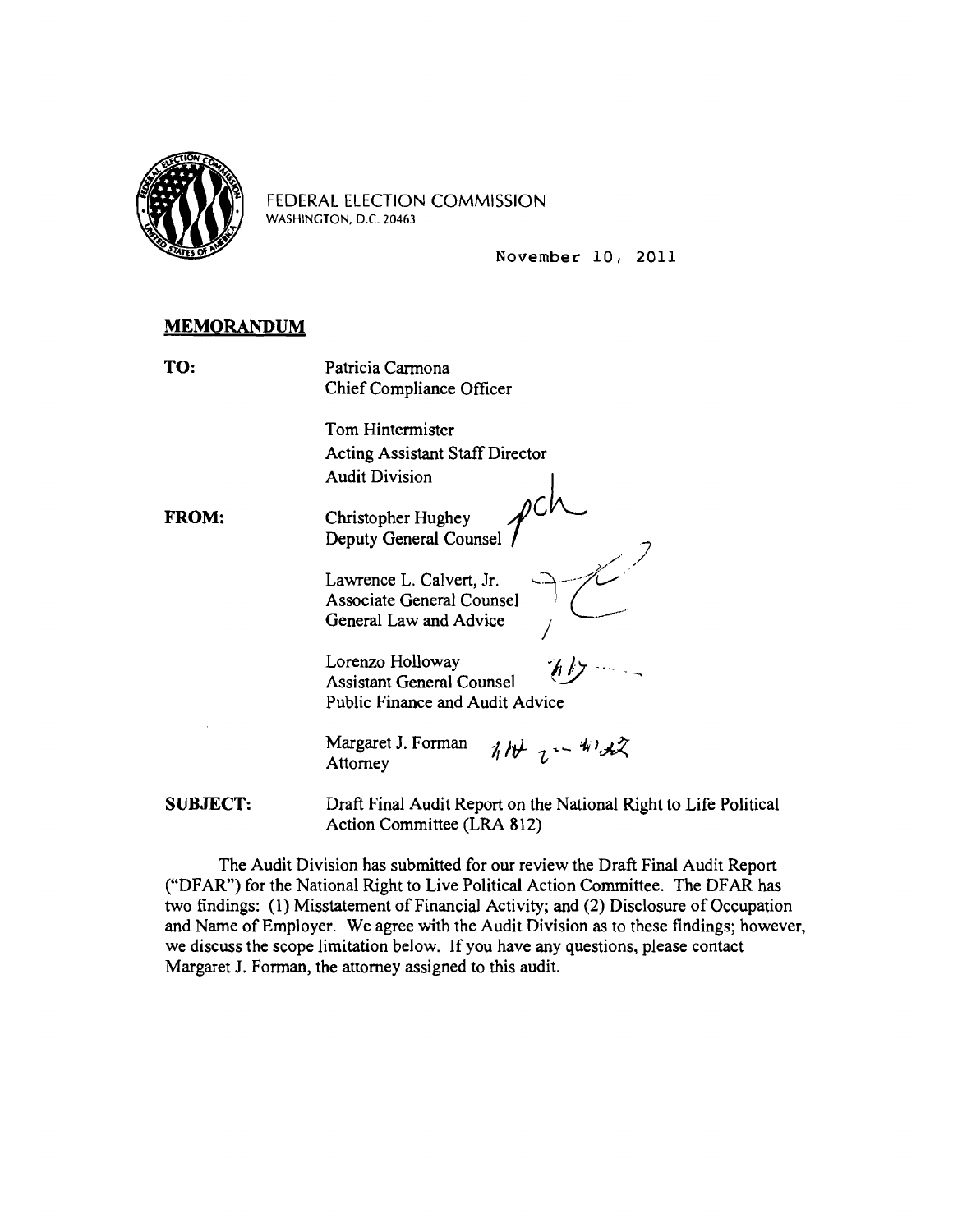Memorandum to Patricia Carmona and Tom Hintermister DFAR on National Right to Life PAC (LRA 812) Page 2 of 2

#### **SCOPE LIMITATION SHOULD BE MORE SPECIFIC**

The scope limitation states that although NRL PAC satisfied the minimum recordkeeping requirements of 11 C.F.R. 102.9, a lack of external documentation limited the Audit staff's testing of the proper reporting of debts and obligations and the adequacy of independent expenditure disclosures. According to the draft, the type of external documentation described includes invoices and broadcast station affidavits, which are items the Audit staff normally expects to find when conducting an audit.

We suggest that the scope limitation be more specific as to what precisely it was about the Committee's reporting of debts and obligations, or of independent expenditures, that the audit was unable to fully test. Independent expenditure reporting, in particular, involves a number of different requirements, and it is not clear from the draft which of these requirements could not be sufficiently tested.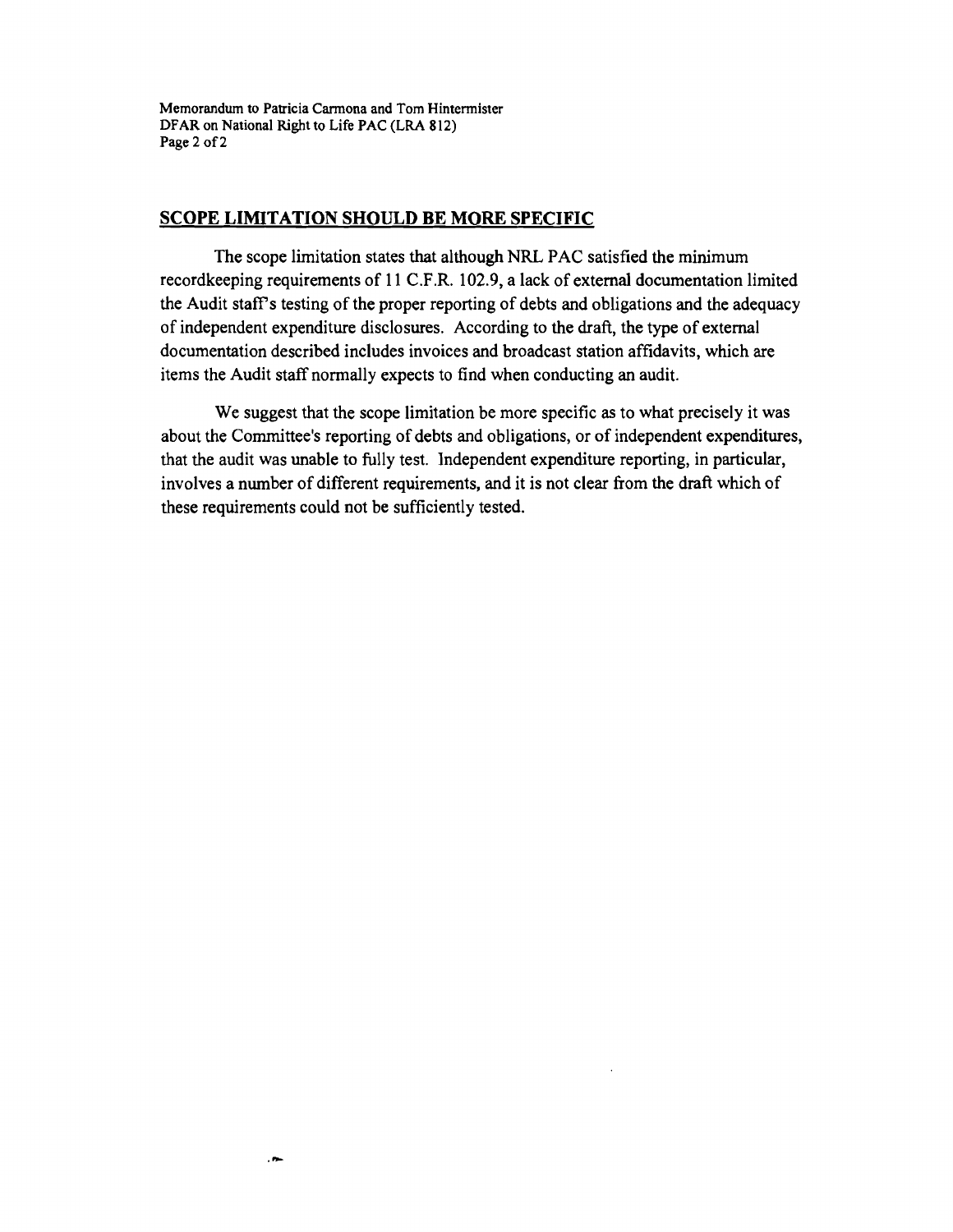812 235 3685 BOPP COLESON & BOSTR 65:08:43 p.m. 12-20-2011 1/3

JAMES BOPP, JR.<sup>1</sup> Senior Associates RICHARD E. COLESON' RANDY ELF<sup>2</sup> JEFFREY P. GALLANT<sup>3</sup>

*AssociattS*  ANrrA Y. WOUDeN8ERG' KAYLAN L. PHILLIPS<sup>4</sup> JOSEPH A. VANOERHULST' NOEL H. JOHNSON' 'odInitIcd in Ind. 'admitted in NY and Penn. <sup>3</sup>ndmitted in Va. <sup>1</sup>admitted in Okla <sup>\$</sup>admitted in Wis.

#### THE Bopp LAW FIRM **ATTORNEYS AT LAW**

THE NATIONAL BUILDING 1 South Sixth Stroet TERRE HAUTE. INDIANA 47807·3510

Telephono *8121232-2434* Facsimile 8121235·3685

### FAX TRANSMITTAL

| <b>TO:</b> Thomas Hintermister and<br>Camilla Reminsky | FROM: James Bopp, Jr. and<br>Joseph A. Vanderhulst |
|--------------------------------------------------------|----------------------------------------------------|
| DATE: December 20, 2011                                | <b>FAX NUMBER: 202-219-3483</b>                    |
| ADDRESS: 999 E Street, N.W.<br>Washington, DC 20463    | <b>RE:</b> National Right to Life PAC              |

#### Draft Final Audit Report COMMENTS: Resoone  $+$ reques hearing

TRANSMISSION NOTE: Including this page, the number of pages sent is  $\circlearrowleft$ Please call ifyou are having reception problems. Please notify recipient at once of the arrival of this material.

CONFIDENTiALITY NOTICE: The infonnatlon contained in this fax transmission is attorney privileged and confidential information intended only for the use of the individual or entity named above. If the reader of this message is not the intended recipient, or the employee or agent responsible to deliver it to the intended recipient, you are hereby notified that any dissemination, distribution, or copying of this communication is strictly prohibited. If you have received this communication in error, please immediately notify us by telephone and return the original message to us at the above address via the U.S. Postal Service. We will reimburse you for any reasonable expenses incWTed. Thank you. [Initial When Transmitted:  $\Delta J$  Time (& Date if different thanabove):

 $\frac{1}{2}$ 

§

e<br>11

u<br>ይር ......  $\mathbf{C}$ 

..-I

RCVD

(1946-20Offi E-MAIL ADDRESSES jboppjr@aol.com rcoleson@bopplaw.com relf@bopplaw.com jgallant@bopplaw.com awoudenbcrg@bopplaw.com kphillipS@bopplaw.com jvandcrhulst@bopplaw.com lIiohnson@bopplaw.com

THOMAS J.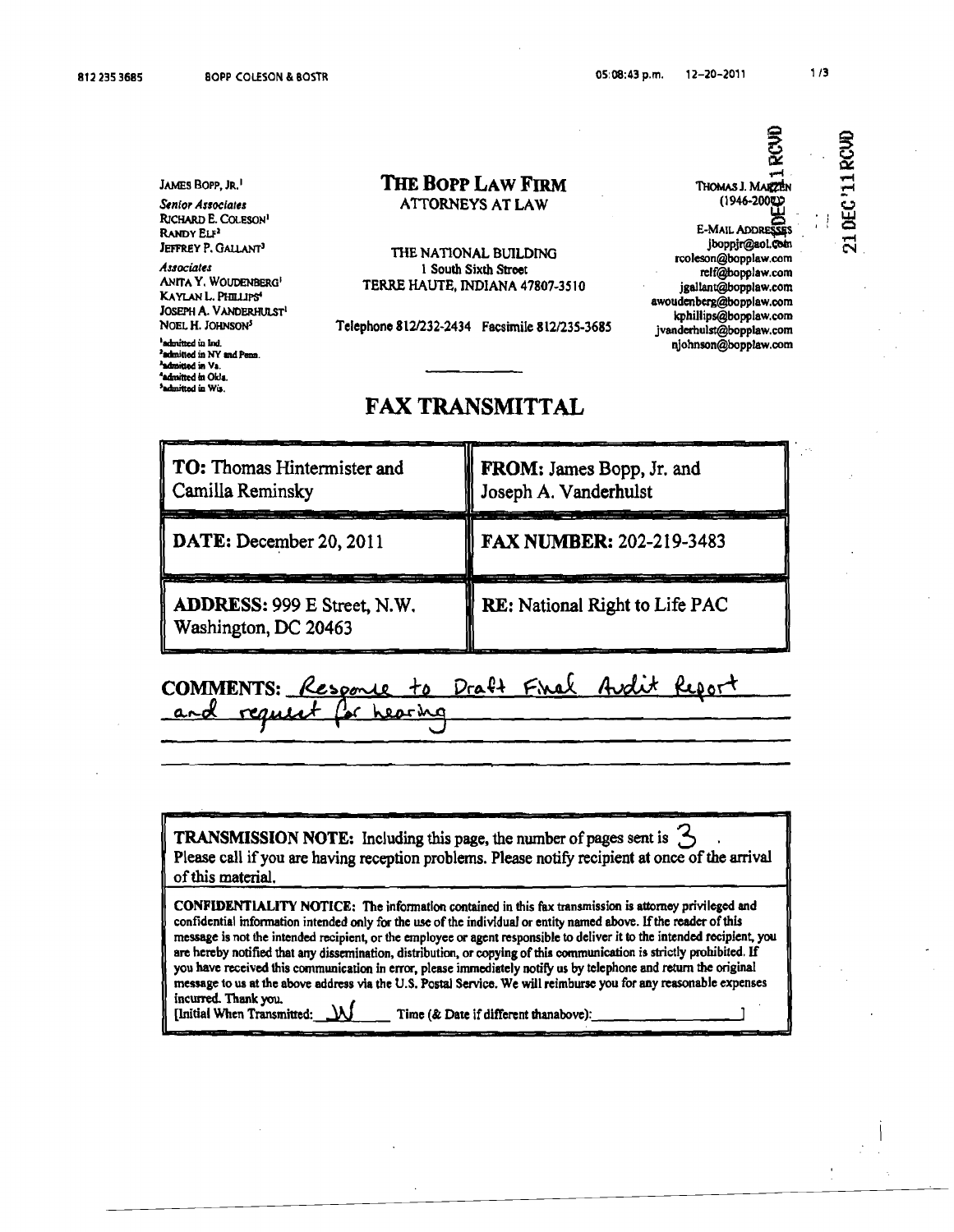RICHARD E. COLESON<sup>1</sup><br>RANDY ELF<sup>2</sup>

'admitted in Ind.<br>Padmitted in NY and Penn <sup>1</sup>admitted in Va. <sup>4</sup>admitted in Okla. 'admitted in Wis.

#### JAMES BOPP, JR. 1 **THE BOPP LAW FIRM** THOMAS J. MARZEN<br>Sentor Associates **ATTORNEYS AT LAW** (1946-2007) **Senior Associates 6 ATTORNEYS AT LAW**

RANDY ELF<sup>2</sup> E-MAIL ADDRESSES Jerrex P. GALLANT<sup>3</sup><br>
Associates<br>
Associates<br>
ANTA Y. WOUDENBERG<sup>1</sup><br>
ANTA Y. WOUDENBERG<sup>1</sup><br>
TERRE HAUTE, INDIANA 47807-3510<br>
ISOUTE ANTA ATERNE ENDENA 47807-3510<br>
ISOUTE A. VANDERHULST<sup>1</sup><br>
ISOUTE A. VANDERHULST<sup>1</sup><br>
ISOUTE

December 20, 2011

Mr. Thomas Hintermister Re: National Right to Life PAC

Audit Division Federal Election Commission 999 E Street, N. W. Washington, DC 20463

#### VIA FAX: 202·219·3483

Dear Mr. Hintermister:

As you know, this finn represents the National Right to Life PAC (NRL PAC) in regard to the audit of the 2007-08 election cycle. Statements of Designation of Counsel were previously provided. This will acknowledge receipt of your Draft Final Audit Report, dated December 2, 2011. This is NRL PAC's response and request for a hearing.

#### Response to tbe Draft Final Audit Report

The basis for Finding 1 is a bookkeeping error on the part of NRL PAC. Because of this internal error, certain expenditures were reported as both expenditures and advances. As a result, NRL PAC overstated expenditures and understated its cash-on-hand. This error has been corrected internally and NRL PAC has filed corrected reports with the FEC.

With respect to Finding 2, NRL PAC has complied with all legal requirements concerning the exercise of best efforts to obtain and provide contributor occupation and/or name of employer information. NRL PAC has filed amended Schedules A that materially correct the missing contributor infonnation. Furthennore, the procedures used by NRL PAC to obtain this information from contributors satisfy the best efforts requirements. The recommendations by the Audit staff require further documentation that is not required by law.